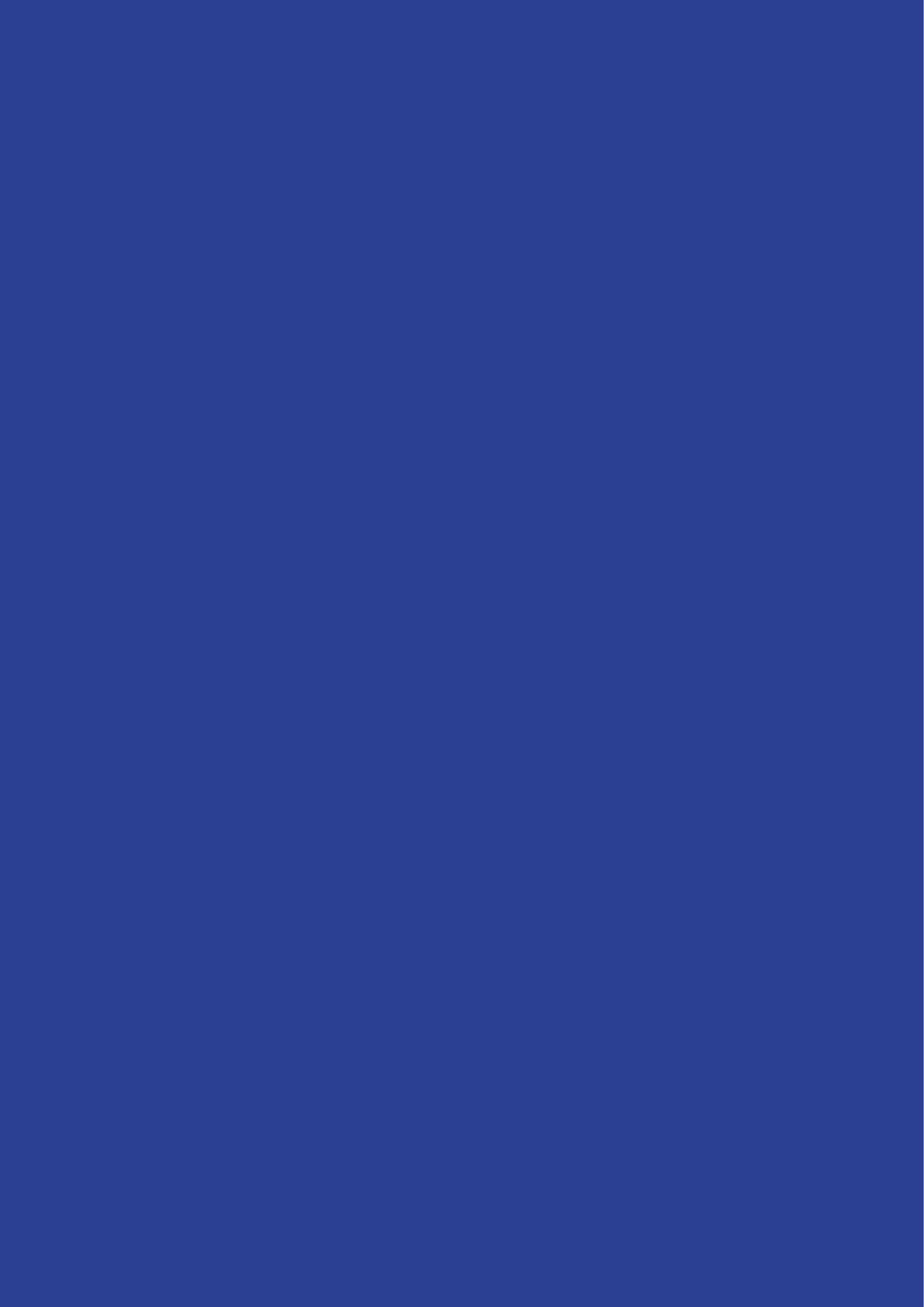# BRIEFING PAPER

Raising the Rate of JobSeeker for Good

**FEBRUARY 2021**

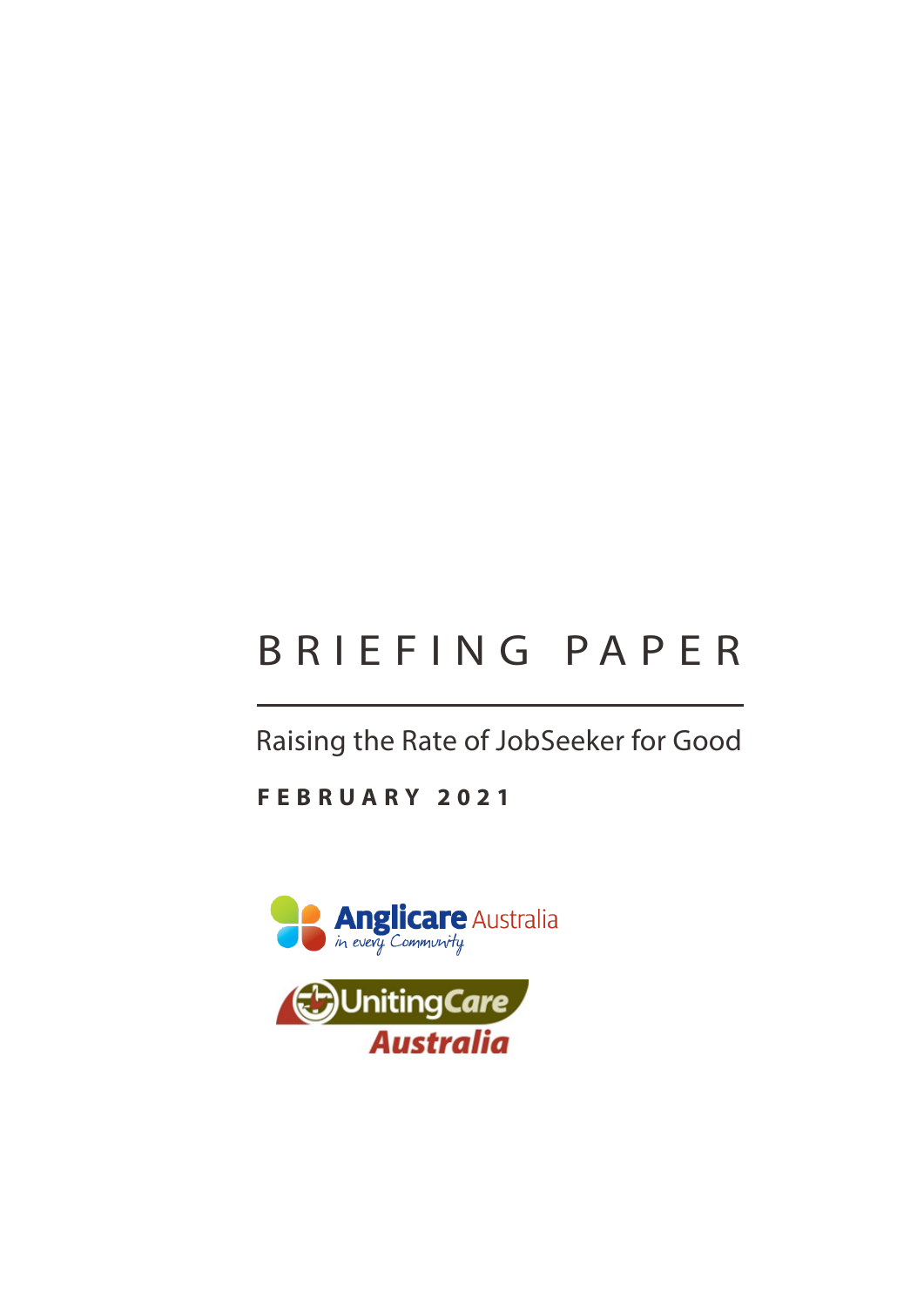## **Overview**

Both Anglicare Australia and UnitingCare Australia have long called for JobSeeker payments to be raised for good. In 2020, we welcomed the Government's move to raise the rate of JobSeeker above the poverty line, finally ending its 26-year freeze on support for people out of work. This lifted hundreds of thousands of Australians out of poverty and shielded the newly unemployed from destitution.

Cutting the rate in March will undo much of that work, further slashing rates on top of cuts already made in September and December. It will reverse the gains that Australia has made in tackling poverty, and plunge record numbers of people into hardship and deprivation as they work to recover from this historic downturn.

Many Australians were out of work and living in poverty for years before the COVID-19 pandemic. In the months since, those numbers have ballooned as record numbers of people lost their jobs and livelihoods as a result of the Government's shutdown. Despite the recent rebound in employment, most of the jobs growth has been in part-time or insecure work, and more than 1.6 million people continue to rely on unemployment payments to make ends meet.<sup>12</sup> It is clear that people will be recovering from this downturn for months and years to come. These people need certainty. That means a permanent increase above the poverty line, not more cuts.

Research from Anglicare Australia and UnitingCare Australia shows that:

**»** 2 out of 3 people (58 percent) who needed emergency relief were out of work on the old rate of JobSeeker. 1 in 2 (44 percent) had been coming to our services for a year or more.

**»** Three quarters of surveyed jobseekers (72 percent) skipped meals every week on the old rate. Most skipped an average of 3-4 meals a week.

- **»** One in ten jobseekers (9 percent) were forced to couch surf on the old rate.
- **»** JobSeeker increases halved the percentage of people living on \$7 a day, and left people with more income across the board.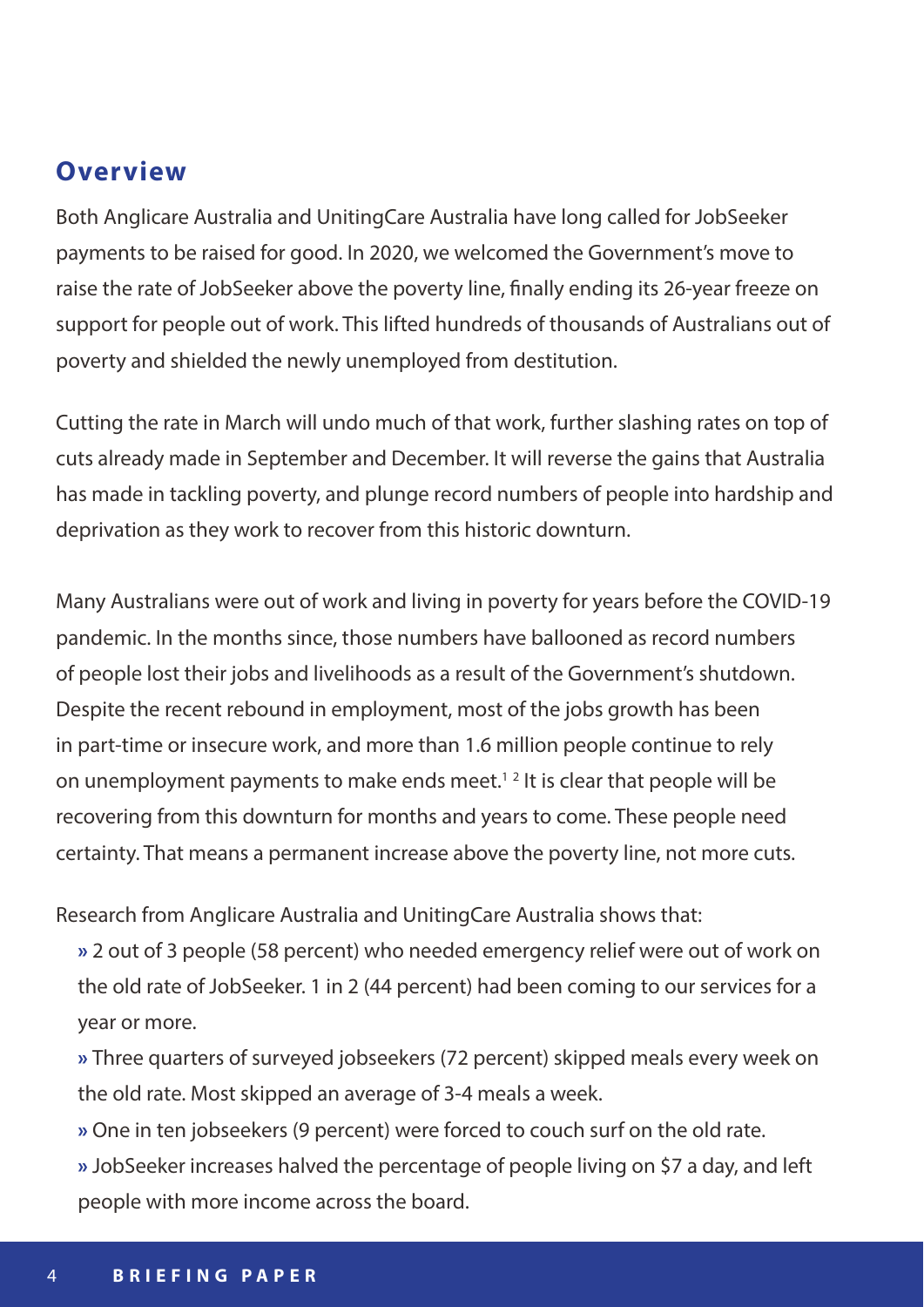The experiences of people on the old rate of JobSeeker are shocking, and the benefits of the increase have been profound.

Anglicare Australia and UnitingCare Australia are coming together to urge parliamentarians to consider the message further cuts will send to the people in their electorates who are struggling in the wake of the recession. We are calling on the Government to stop the cuts and permanently raise the rate of JobSeeker payments above the poverty line. With so many parliamentarians acknowledging the need for a permanent increase, now is the time to match that acknowledgement with action.

# **An increase is long overdue**

Before the COVID-19 pandemic, one in eight Australians lived in poverty. Worse still, one in six children lived in poverty. The biggest risk factor for living in poverty was living on income support.<sup>3</sup>

Even with top-ups and extra payments, the old rate was trapping people in hardship. With many more people now reliant on JobSeeker, further cuts will push record numbers of Australians into poverty and housing stress. This is backed by a recent survey of 2,000 Anglicare Australia clients. We found that two out of three people (58 percent) who came to us for emergency help were out of work; one in two needed help to get basic essentials such as food or medicine; and one in three (33 percent) needed help to manage a low income.<sup>4</sup> This reinforced what the evidence had already been telling us – that the old rate of JobSeeker was so low that many people were turning to agencies like ours just to get by. Our survey also showed that emergency relief isn't a long-term answer to poverty. Almost one in two clients were coming to us for over a year.<sup>5</sup> What these people really needed was a decent income to match the basic cost of living.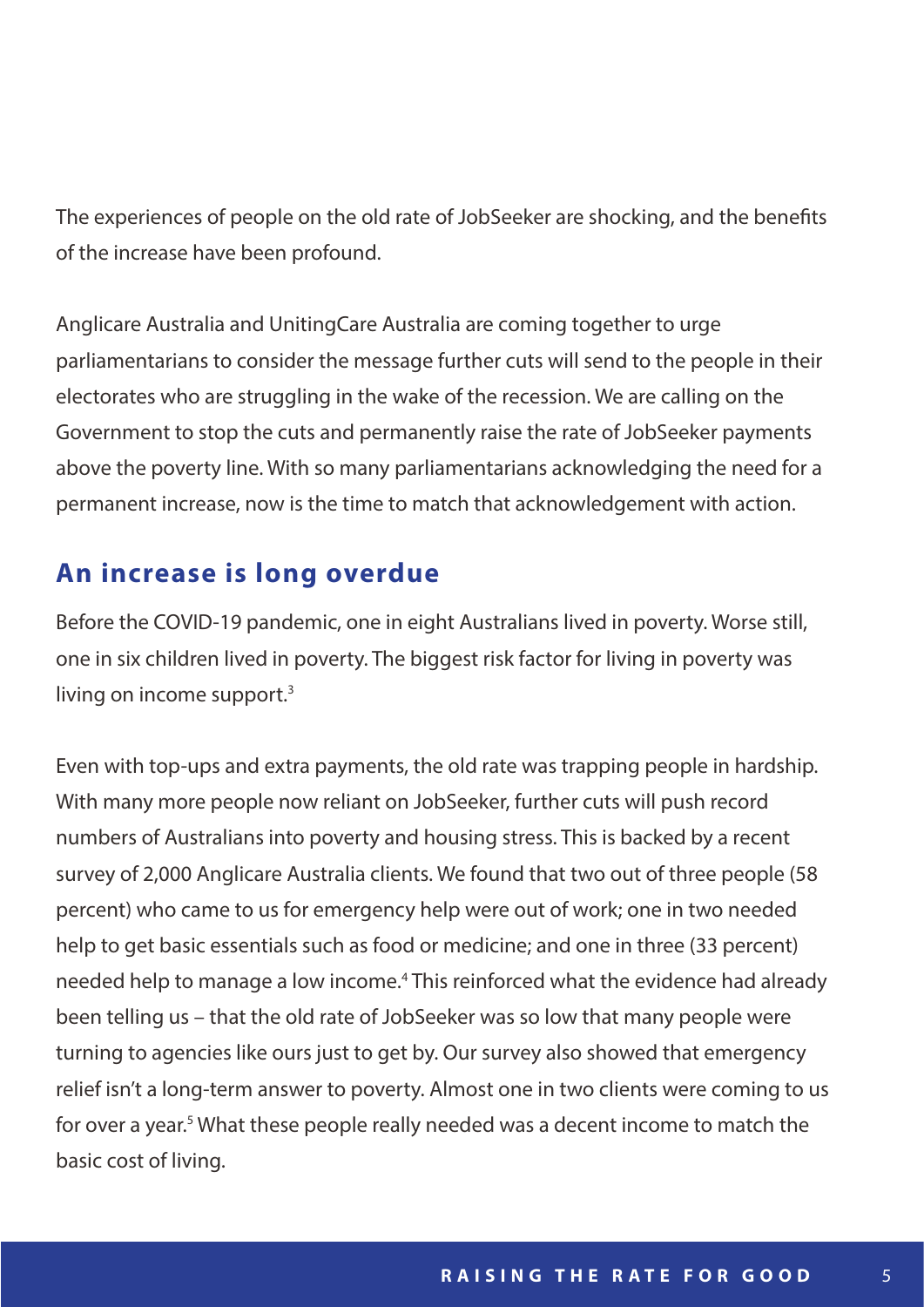Much was made of the doubling of the JobSeeker rate at the beginning of the pandemic. In reality, the rate had simply caught up with living costs after a 26-year freeze. The long stagnation of payments made the increase look large, but in truth, Australia's unemployment payments have been so low for so long that the debate over rates lost all sense of proportion. This helps explain why doubling the rate still left people barely above poverty line.

In the decades since the rate was frozen, rents in capital cities have more than doubled and income support payments have failed to keep up. For example, a median rent in Sydney is \$500 per week. The proposed cuts would force a person on JobSeeker to spend all of their income on rent, even with the help of Commonwealth Rent Assistance.

Anglicare Australia's Rental Affordability Update, released in the wake of the COVID-19 downturn, found that almost 99 percent of rental listings and sharehouses were not affordable for someone on Jobseeker, even with payments doubled. Under the old rate of Newstart, 0 percent would have been affordable.<sup>6</sup> Other essential living costs like food, education, health, transport, petrol, and electricity have also being rising since the early nineties.<sup>7</sup> When compared to living costs, it's clear that payments are due for a big boost.

Put simply, the increase delivered in March was long overdue. Cuts delivered in September and December are already hurting people, and further cuts will create an unprecedented crisis across the country.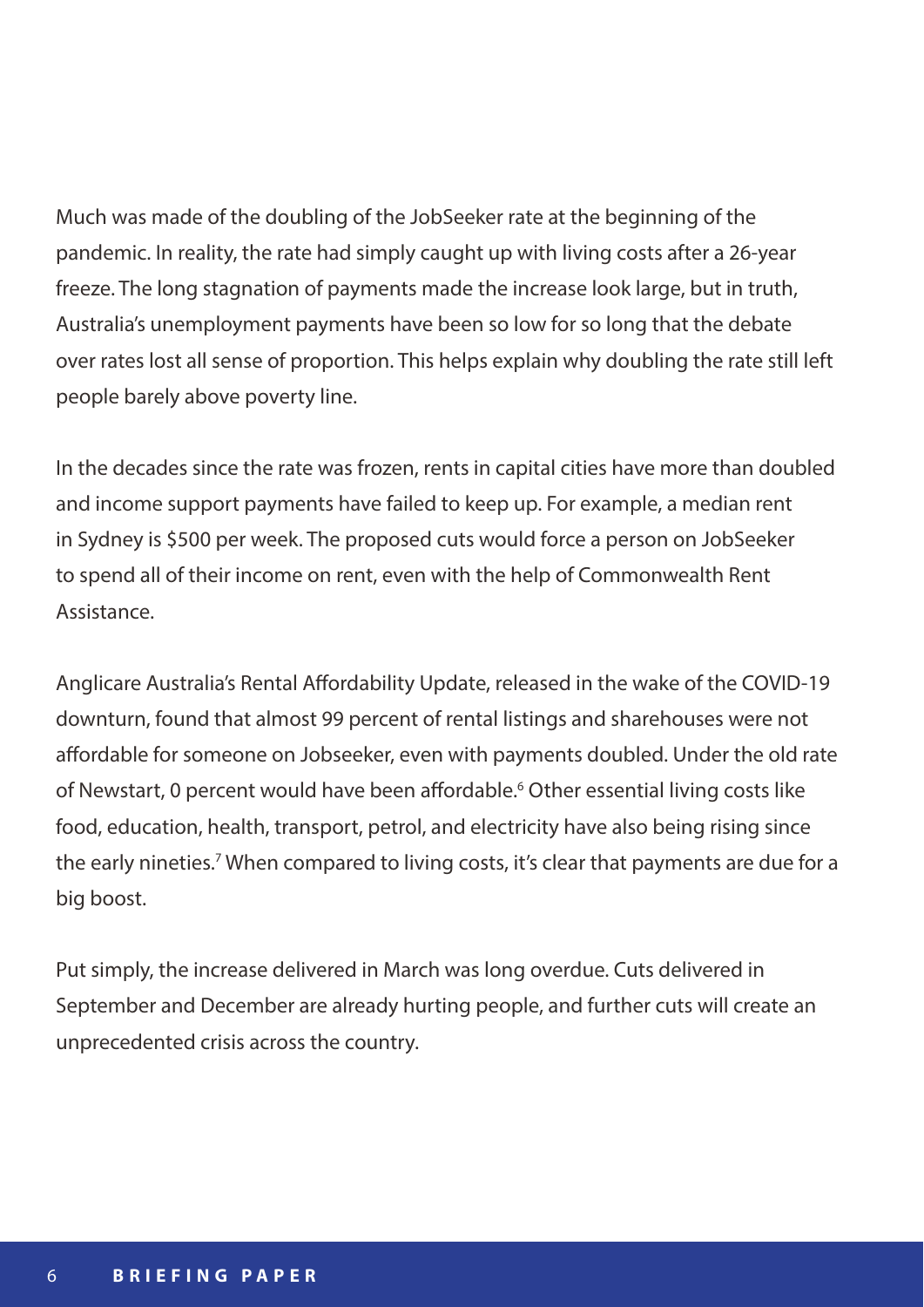## **The jobs aren't there**

Even before the pandemic, there simply weren't enough jobs for those who needed them.<sup>8</sup> Government shutdowns and the COVID-19 pandemic have only worsened this problem. There are eight jobseekers for each vacancy, and the situation is especially bleak for people with barriers to work in need of entry-level roles.<sup>9</sup> Anglicare Australia's latest Jobs Availability Snapshot, released in October 2020, shows that there were 106 jobseekers for each entry-level vacancy.10

More than 1.6 million people continue to rely on unemployment payments to make ends meet.<sup>11</sup> Although jobs are being restored after the deepest recession in almost a century, most of the jobs created since the height of the pandemic are part-time or insecure. One third of full-time jobs lost have not yet been recovered, and more than 940,000 people remain unemployed and are looking for work.12 Underemployment also remains high, with more than a million people looking for more hours of work. Unemployment is expected to increase once JobKeeper comes to an end, and there continues to be significant uncertainty and volatility in the jobs market. In May, around one in ten Australians who were surveyed said they believe they will never work again.13 Cutting JobSeeker payments now will condemn these people to poverty until they reach retirement age.

## **An increase will benefit everyone**

Raising the rate of JobSeeker will benefit whole communities, and the impact will go far beyond those who get the payment. The March 2020 JobSeeker increase boosted spending and helped protect Australia from a catastrophic downturn. Accenture has found that payment increases for people on low incomes deliver more benefits than those for people on medium or high incomes. This is because people who don't need tax cuts or stimulus payments are much less likely to spend them, especially during downturns.14 That makes JobSeeker critical to our economic recovery.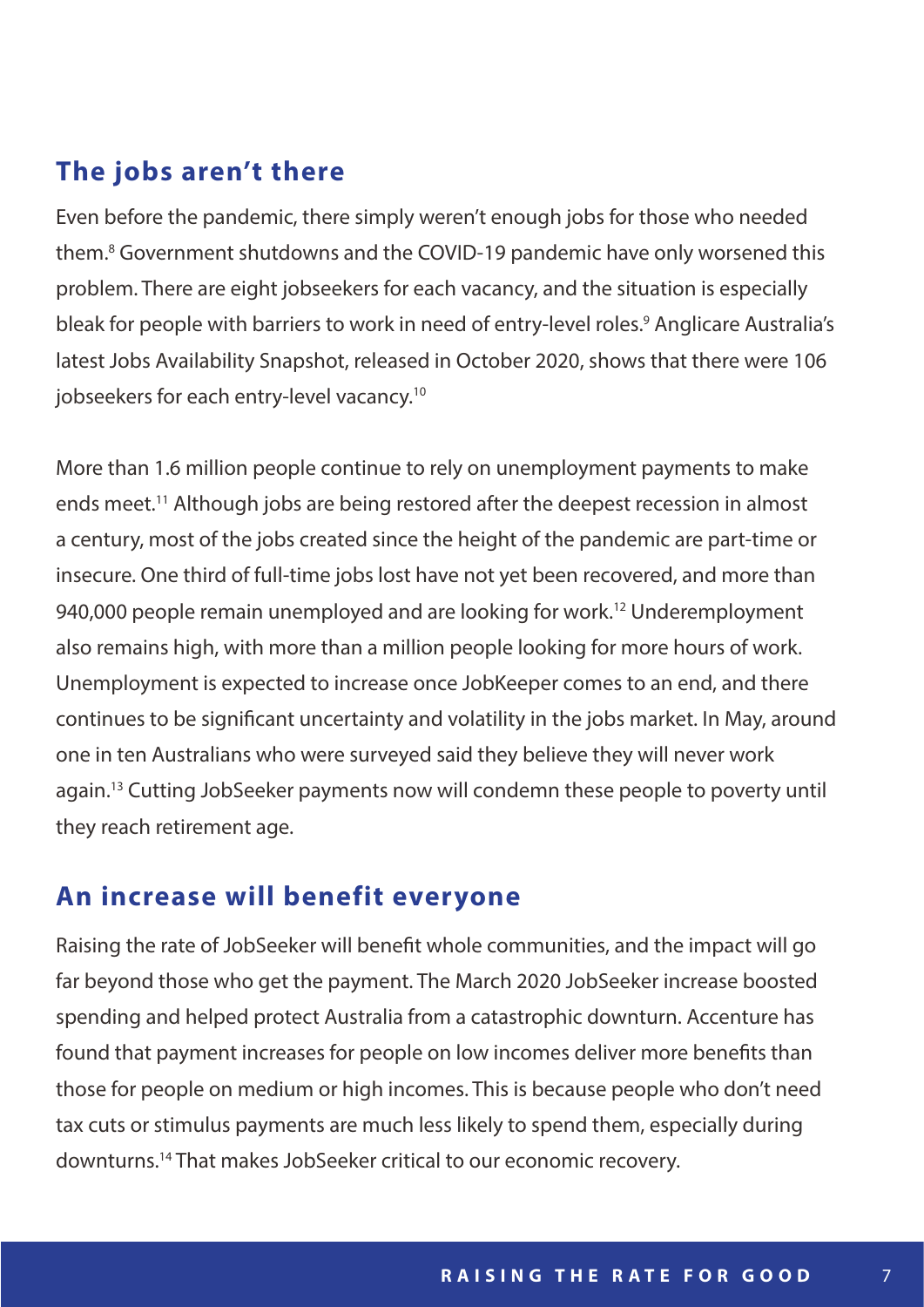Accenture's spending tracker shows that people getting the payment increase spent 39 percent more than they normally would in the second week of May 2020. Those receiving neither payment spent 18 percent less than they normally would.<sup>15</sup> Crucially, the new rate helped households to spend and stimulate the economy in the midst of the downturn.

In the week of the JobSeeker increase, total spending went up from 80 percent of the normal weekly average to 93 percent. In the months after, it bounced between 93 to 97 percent until the first round of cuts in September 2020.<sup>16</sup>

Much of that spending was on household essentials. In the first week of the JobSeeker increase in, essential spending jumped from 87 percent of the normal weekly average to 99 percent. In the months after, it bounced between 95 to 99 percent. This is because thousands of Australians out of work had been going without essentials like food, medicine, and heating.

The survey found that the old rate of JobSeeker was leaving people with as little as \$7 a day after paying rent.<sup>17</sup> Most people who took the survey were skipping meals, and some were couch surfing. Three quarters (72 percent) told us they were regularly skipping meals each week.<sup>18</sup>

After JobSeeker was raised, the percentage of people living on \$7 a day was halved. Most people told us that an increase would help them move into better, more stable accommodation. This is vital considering that one in ten (9 percent) were forced to couch surf before the increase.19 Many who had their incomes boosted by the increase were finally able to buy fresh fruit and vegetables.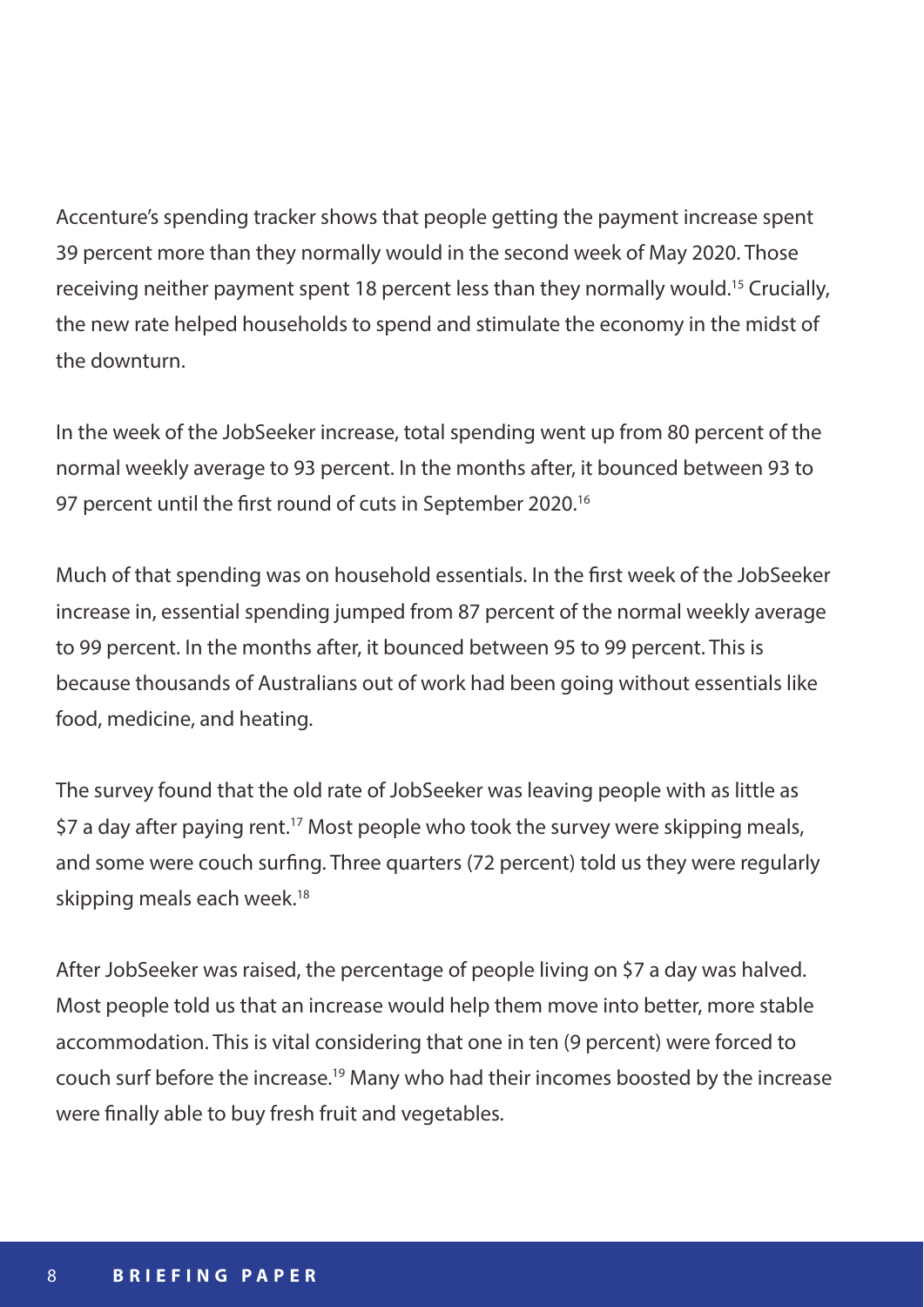# **Raising the rate for good**

With so many Australians relying on JobSeeker, and even more on related payments such as Youth Allowance, the Government's planned cuts will put Australia's economic recovery at risk.

Anglicare Australia and UnitingCare Australia are calling on the Federal Government to stop the cuts and permanently raise the rate of JobSeeker payments above the poverty line. This will mean raising the rate of JobSeeker and related payments to at least meet the Henderson poverty line. The Henderson poverty line accounts for different costs to different groups, and this will mean paying supplements to some people depending on their situation. It will also involve taking account of Australia's high housing costs (the Henderson poverty line assumes that 30 percent of a person's income is spent on housing).<sup>20</sup>

It is time to stop the cuts and permanently raise the rate of JobSeeker payments above the poverty line. With so many parliamentarians acknowledging the need for a permanent increase, now is the time to match that acknowledgement with action.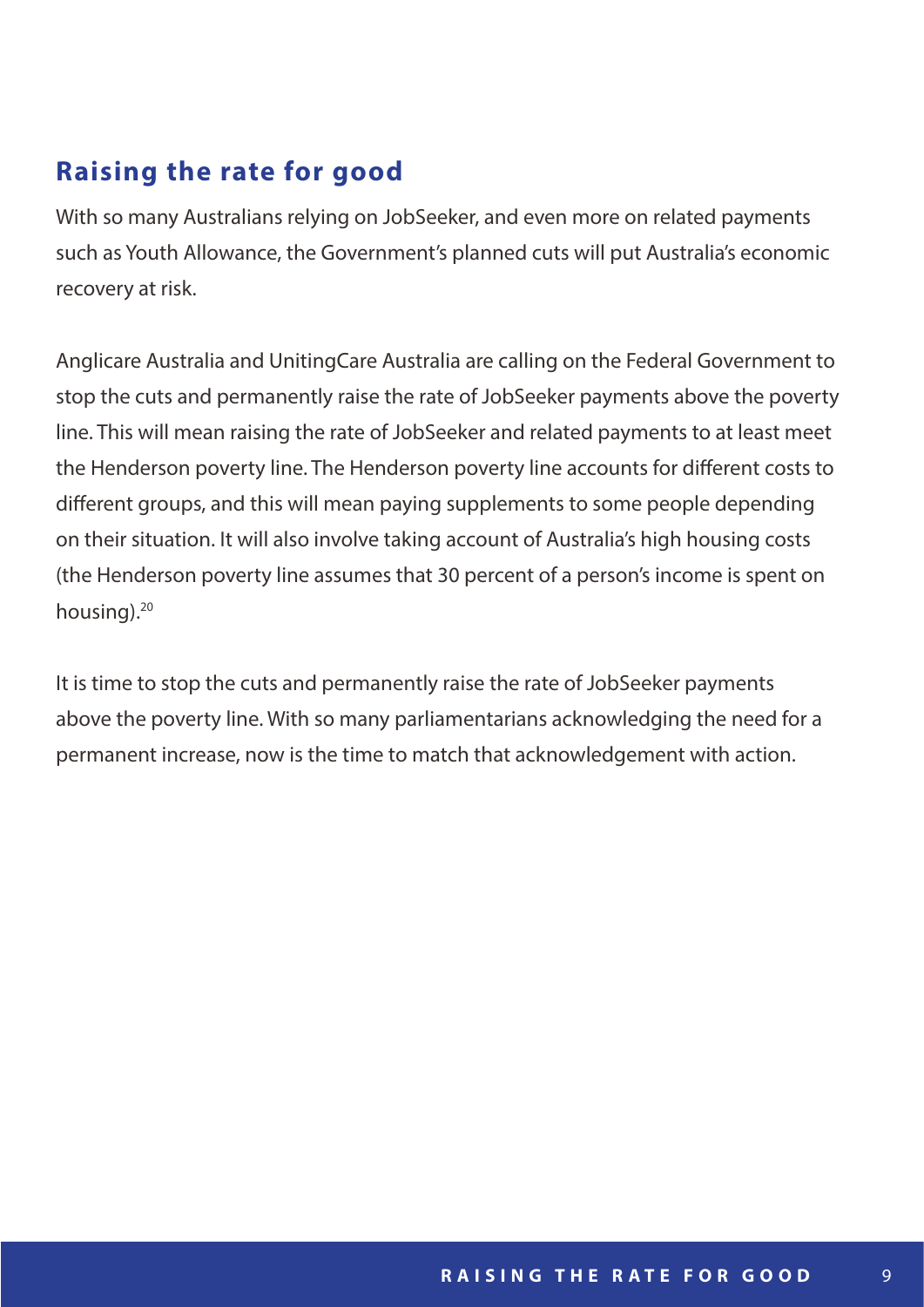### **About Anglicare Australia**

Anglicare Australia is a network of independent local, state, national and international organisations that are linked to the Anglican Church and are joined by values of service, innovation, leadership and the Christian faith that every individual has intrinsic value. Our services are delivered in partnership with people, the communities in which they live, and other like-minded organisations in those areas. With a combined income of over \$1.94 billion, a workforce of over 11,000 staff and 6,000 volunteers, the Network delivers more than 50 service areas in the Australian community. Our services are delivered to over 474,00 people and reach close to 1.37 million Australians in total. In all, Anglicare services reach over 1 in every 19 Australians.

As part of its mission the Anglicare Australia Network "partners with people, families and communities to provide services and advocacy and build resilience, inclusion and justice." Our first strategic goal charges us with reaching this by influencing "social and economic policy across Australia with a strong prophetic voice; informed by research and the practical experience of the Network."

#### **About UnitingCare Australia**

The UnitingCare network is one of the largest providers of community services in Australia. With over 1,600 sites, the network employs 50,000 staff and is supported by the work of over 30,000 volunteers.

UnitingCare Australia is the national body for the Uniting Church's community services network and an agency of the Assembly of the Uniting Church in Australia. The work of UnitingCare Australia is grounded in the values and vision of the Uniting Church in Australia, the expertise in the Church's network of service providers and the experience of those people who use those services.